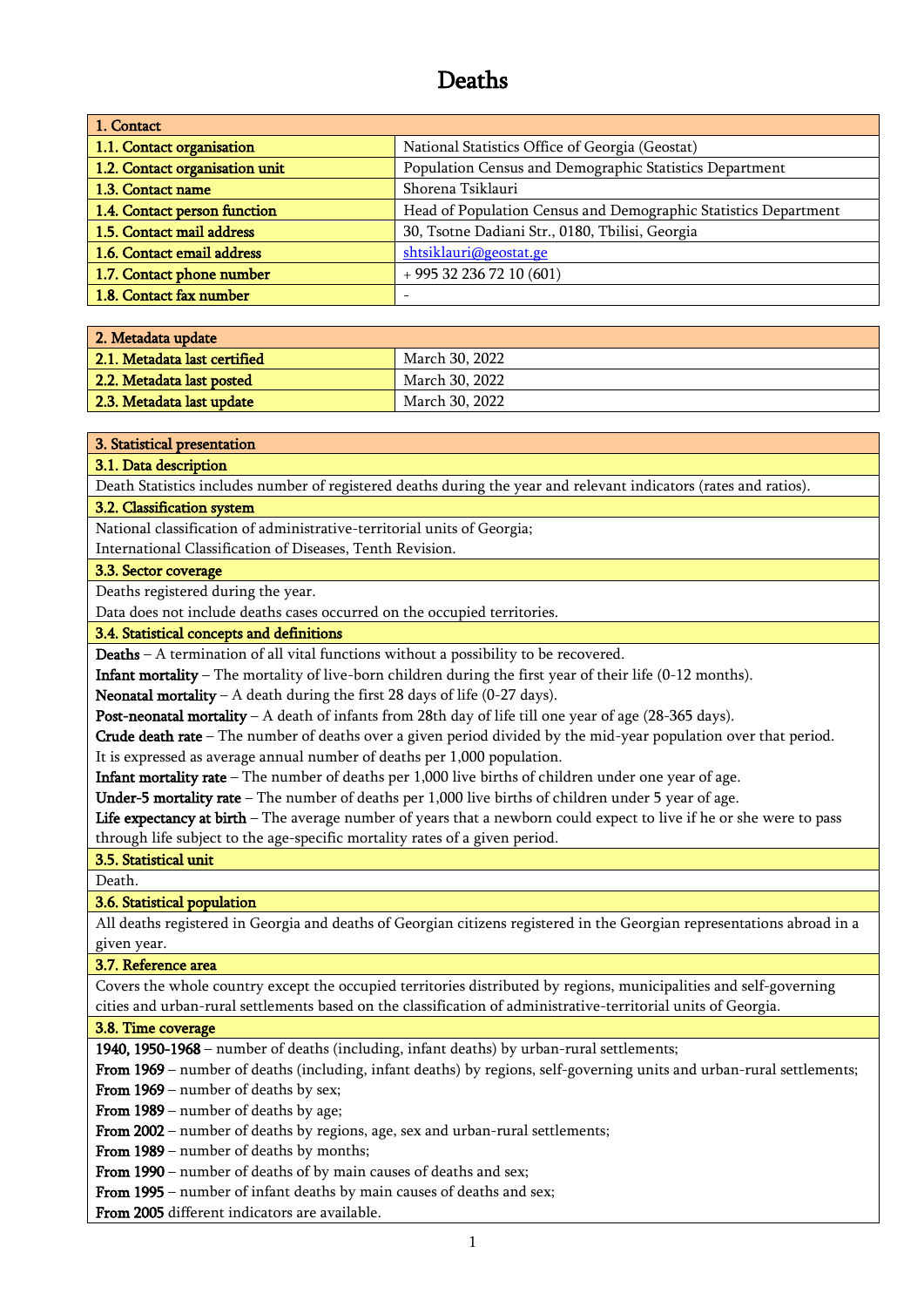- -

# 4. Unit of measure

Number, Per-mille (‰).

# 5. Reference period

A calendar year.

# 6. Institutional mandate

## 6.1. Legal acts and other agreements

The Law of Georgia on Official Statistics;

[https://www.geostat.ge/media/20817/latest-Law-of-Georgia\\_2018.pdf](https://www.geostat.ge/media/20817/latest-Law-of-Georgia_2018.pdf)

Statistical Work Programme (annual);

<https://www.geostat.ge/en/modules/categories/307/statistical-work-programme>

Charter of the National Statistics Office of Georgia.

https://www.geostat.ge/media/20845/10%2Csaqstatis-konsolidirebuli-debuleba.pdf

# 6.2. Data sharing

- •According to the Article 5, Paragraph 5 of the Resolution N262 of 31 March 2014 by the government of Georgia on "Approval of the State Program for the Promotion of Demographic Improvement", Geostat annually provides the Social Service Agency with the data in a mutually agreed format;
- •Memorandum of Cooperation between LEPL L. Sakvarelidze National Center for Disease and Public Health and the National Statistics Office of Georgia.

# 7. Confidentiality

# 7.1. Confidentiality – policy

- 1. The Law of Georgia on Official Statistics:
	- •According to the article 4 of the law individual data collected by statistical agencies for statistical compilation, whether they refer to natural or legal persons, are to be strictly confidential and used exclusively for statistical purposes.
	- •According to the article 28 (Observing Confidentiality of Statistical Data) of the law 1. The data collected for the purpose of producing official statistics shall be confidential if it allows for identification of observation unit or r it is possible to identify such data through it. 2. The confidential statistical data shall not be issued or disseminated or used for a non-statistical purpose but for the exceptions envisaged by the Georgian legislation. 3. When producing the official statistics, it is obligatory to destroy or store separately the identity data
	- including the questionnaires containing such data and used for statistical surveys according to the rules defined in the Georgian legislation.
	- •According to the article 29 (The Obligations and Responsibilities of the Employees of the Geostat) of the law the confidential statistical data collected and processed for the purpose of statistical survey shall not be used or disseminated by the employees of the units of the Geostat.

[https://www.geostat.ge/media/20817/latest-Law-of-Georgia\\_2018.pdf](https://www.geostat.ge/media/20817/latest-Law-of-Georgia_2018.pdf)

- 2. Data Confidentiality Policy at Geostat [https://www.geostat.ge/media/20860/Data-Confidentiality-Policy-at-Geostat\\_En.pdf](https://www.geostat.ge/media/20860/Data-Confidentiality-Policy-at-Geostat_En.pdf)
- 3. Public Use Microdata Dissemination Policy at Geostat [https://www.geostat.ge/media/20862/Microdata-Dissemination-Policy\\_Eng.pdf](https://www.geostat.ge/media/20862/Microdata-Dissemination-Policy_Eng.pdf)
- 4. The Law of Georgia on Personal Data Protection https://matsne.gov.ge/en/document/view/1561437?publication=9

# 7.2. Confidentiality – data treatment

•Confidentiality guidelines.

•Written undertakings by an employee of Geostat on ensuring confidentiality of gained/collected data as a result of official duties.

# 8. Release policy

# 8.1. Release calendar

Data dissemination dates are defined according to the Advance release calendar, which is available on the website of Geostat and publicly accessible.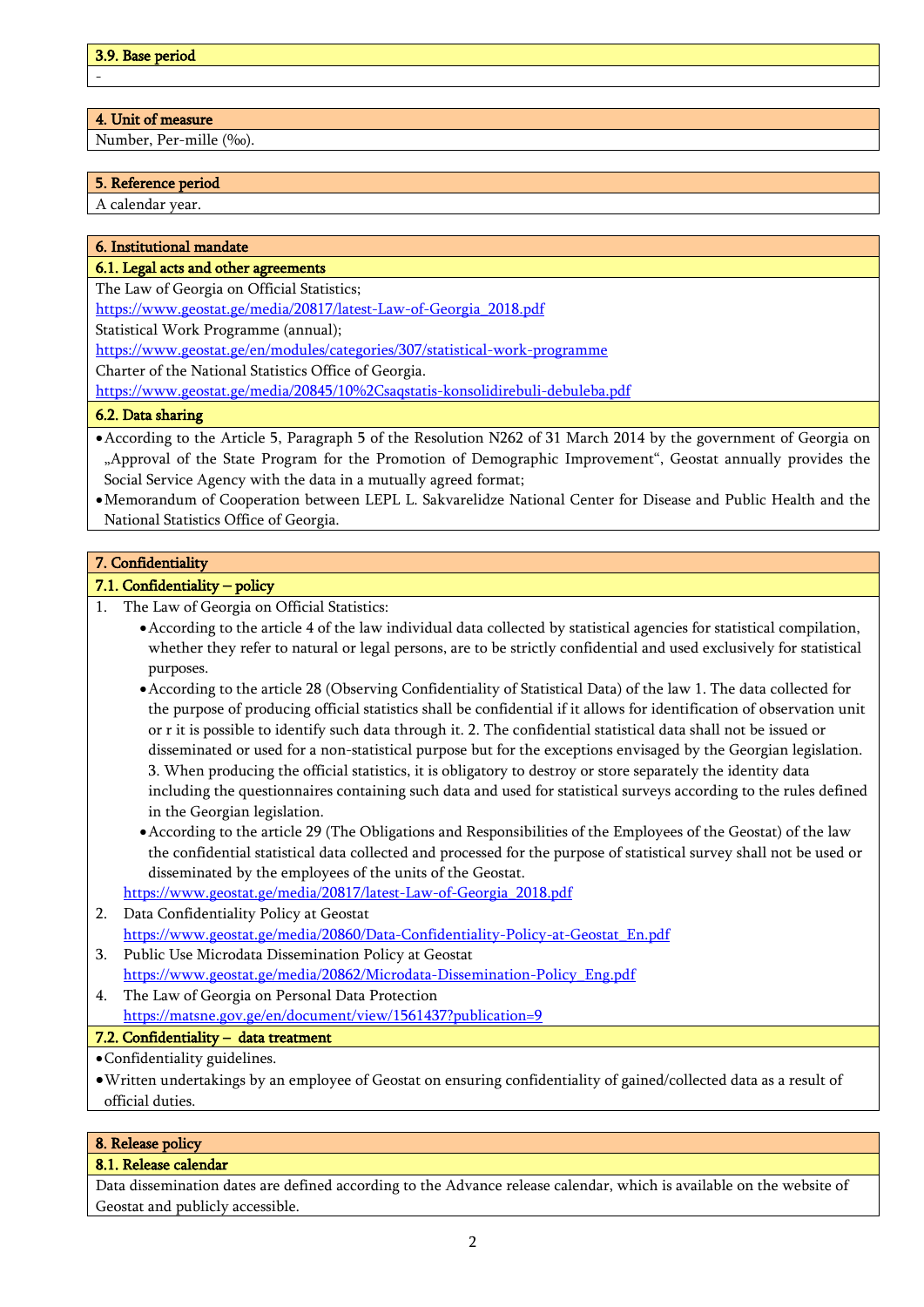#### 8.2. Release calendar access

<https://www.geostat.ge/en/calendar>

## 8.3. User access

All users have the equal access to the statistical data simultaneously.

### 9. Frequency of dissemination

Preliminary and annual (final) data are published once a year.

### 10. Accessibility and clarity

## 10.1. News release

The press release is the official publication on deaths data, which is published electronically once a year in Georgian and English:

<https://www.geostat.ge/en/news?year=&month=03&category=9>

### 10.2. Publications

Statistical publications "Demographic Situation in Georgia" and "Vital Statistics Report" are published electronically once a year in Georgian and English:

<https://www.geostat.ge/en/single-categories/114/population>

### 10.3. On-line database

The data is published on the Geostat website in the PC-Axis database: <http://pc-axis.geostat.ge/PXWeb/pxweb/en/Database/>

10.4. Micro-data access

### 10.5. Other

Demographic Portal:

http://database.geostat.ge/pyramid/index.php?lang=en

10.6. Documentation on methodology

The methodology documentation is available on the Geostat website:

<https://www.geostat.ge/en/modules/categories/124/methodologia-population-census-and-demography>

# 10.7. Quality documentation

-

-

# 11. Quality management

### 11.1. Quality assurance

To ensure the quality of the statistical processes and products Geostat follows Article 4 – Basic principles of official statistics – of the Law of Georgia on Official Statistics, as well as the European Statistics Code of Practice, the UN Fundamental Principles of Official Statistics and Quality Assurance Framework of the European Statistical System (QAF).

#### 11.2. Quality assessment

Methodology and Quality Management Division of Geostat, along with the sectoral departments, is responsible for the quality of the produced statistical products and processes. The Division carries out quality audit of statistical processes and assesses the risks associated with production of statistical data. Geostat has developed policy documents, guidelines and standard routine descriptions. These documents ensure the standardization of statistical processes and products and the establishment of a unified quality assurance system.

### 12. Relevance

### 12.1. User needs

Main users are: State bodies, Local and international experts and researchers, Students, International Organizations (IOM, UN, EUROSTAT, WHO, etc.), NGO's, Media, citizens.

Mainly used for: Analysing demographic situation of the country to prepare documents, issues, presentations and more. 12.2. User satisfaction

In October 2019, user satisfaction survey was conducted, the target of the survey was to analyze the assessment of quality of statistical data by users and explore ways to improve user services. The survey report is available on the website of Geostat (in Georgian):

[https://www.geostat.ge/ka/single-news/1746/statistikuri-informatsiis-momkhmarebelta-kmaqofilebis-gamokvleva-](https://www.geostat.ge/ka/single-news/1746/statistikuri-informatsiis-momkhmarebelta-kmaqofilebis-gamokvleva-2019-tseli)[2019-tseli](https://www.geostat.ge/ka/single-news/1746/statistikuri-informatsiis-momkhmarebelta-kmaqofilebis-gamokvleva-2019-tseli)

12.3. Completeness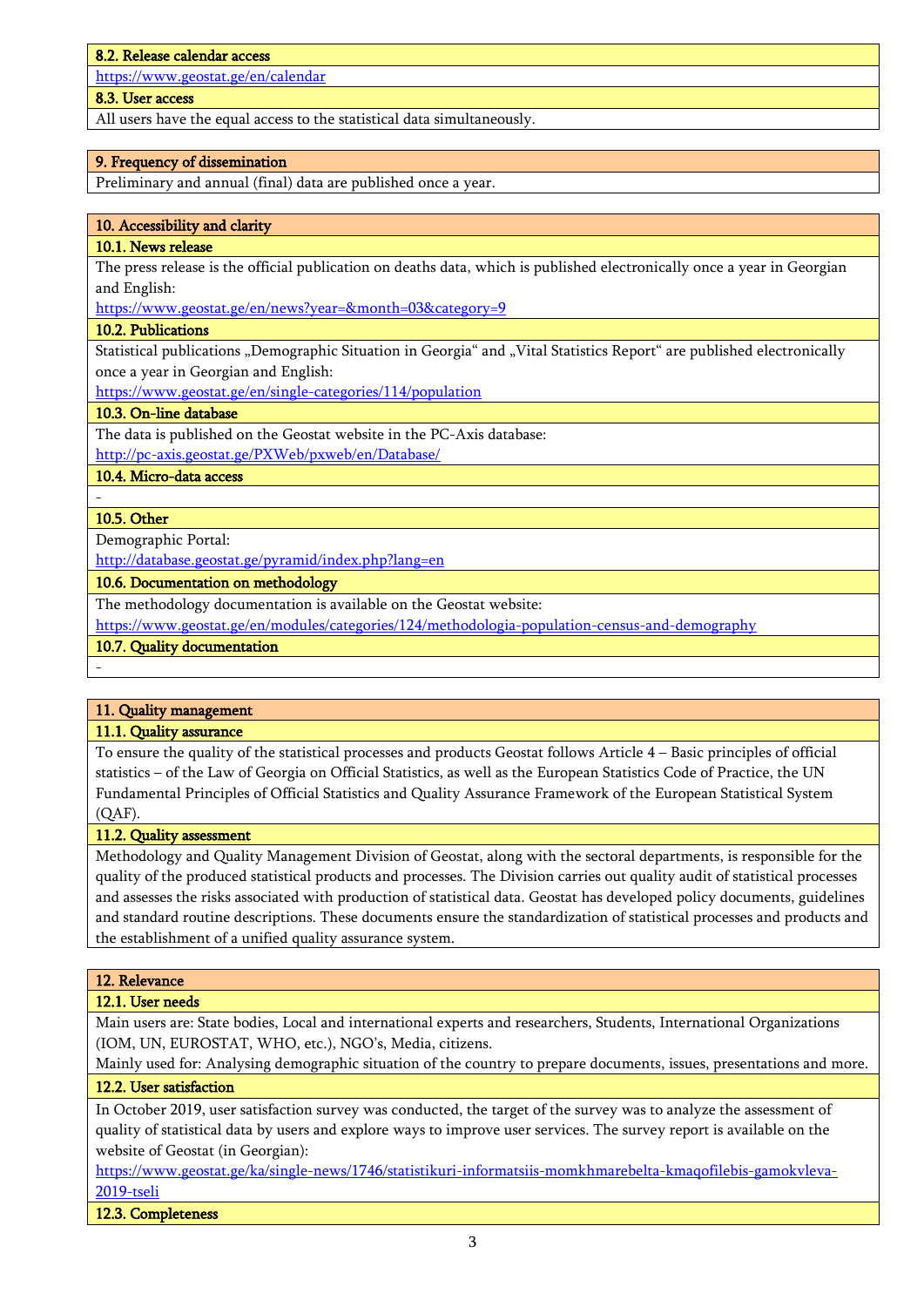The following data are available by sex, age, deaths and registration date and place, citizenship, causes of deaths. All the data are available by regions, self-governing units and urban-rural settlements.

| 13. Accuracy and reliability |
|------------------------------|
| 13.1. Overall accuracy       |
|                              |
| 13.2. Sampling error         |
| ۰                            |
| 13.3. Non-sampling error     |
| ۰                            |

#### 14. Timeliness and punctuality

#### 14.1. Timeliness

-

-

-

Preliminary data is disseminated 2.5 months after the reference period and annual (final) data – 3 months after the reference year.

#### 14.2. Punctuality

The data is published according to the date specified in the statistical work program. There has not been any violation of publication dates.

### 15. Coherence and comparability

### 15.1. Comparability – geographical

Data are collected and processed using the same methodology and definitions for regions and self-governing units (selfgoverning cities and municipalities).

15.2. Comparability – over time

Data are collected and processed using the same methodology and definitions throughout the period of consideration.

# 15.3. Coherence – cross domain

### 15.4. Coherence – internal

# 16. Cost and burden

Death data is provided by the administrative source and does not require additional costs.

### 17. Data revision

### 17.1. Data revision – policy

Statistical data revision policy is available on the website of Geostat: [https://www.geostat.ge/media/20863/Revision-policy\\_Geostat\\_Eng.pdf](https://www.geostat.ge/media/20863/Revision-policy_Geostat_Eng.pdf)

# 17.2. Data revision – practice

Death data in the inter census period is recalculated based on the census results and the demographic data of the respective years.

The 2014 General Population Census results revealed the necessity of re-estimation of basic demographic data of previous years. In 2018, the Retro-projected results of the main demographic indicators for the period 1994-2014 became available.

The detailed information is available on the Geostat website: <https://www.geostat.ge/en/single-archive/3199>

### 18. Statistical processing

### 18.1. Source data

Geostat receives electronic databases of registered deaths from the public service development agency and electronic databases of medical certification from LEPL L. Sakvarelidze National Center for Disease Control and Public Health.

# 18.2. Frequency of data collection

Quarterly.

### 18.3. Data collection

Demographic events are fully collected throughout the year.

18.4. Data validation